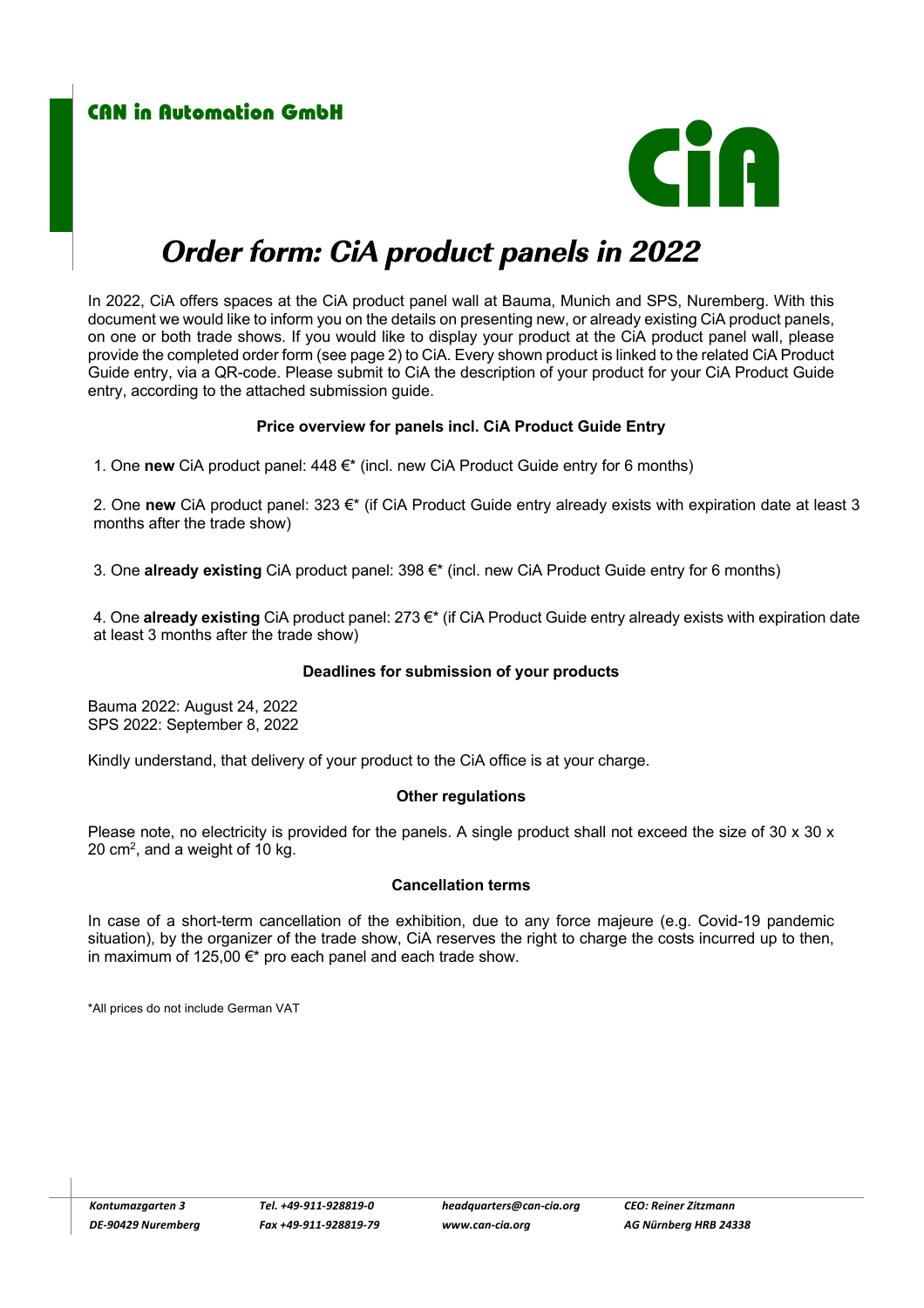#### **Please indicate your order by filling-out the form:**

#### BAUMA 2022, Munich (October 24 to 30, 2022) Number of ordered panels:

| Product name (label) | Category*<br>(Actuators, Components, Controllers, Gateways,<br>HMIs, I/O modules, Interface boards, Other generic<br>devices, Protocol stacks, Sensors, Tools) |
|----------------------|----------------------------------------------------------------------------------------------------------------------------------------------------------------|
|                      |                                                                                                                                                                |
|                      |                                                                                                                                                                |
|                      |                                                                                                                                                                |
|                      |                                                                                                                                                                |

Category\*: Please indicate the category of the product. If the product can be related to more than one category, please list them and indicate the main one.

#### SPS 2022, Nuremberg (November 8 to 10, 2022) Number of ordered panels:

| <b>Product name (label)</b> | Category*<br>(Actuators, Components, Controllers, Gateways,<br>HMIs, I/O modules, Interface boards, Other generic<br>devices, Protocol stacks, Sensors, Tools) |
|-----------------------------|----------------------------------------------------------------------------------------------------------------------------------------------------------------|
|                             |                                                                                                                                                                |
|                             |                                                                                                                                                                |
|                             |                                                                                                                                                                |
|                             |                                                                                                                                                                |

Category\*: Please indicate the category of the product. If the product can be related to more than one category, please list them and indicate the main one.

#### **Handling of your products after the trade shows:**

Please indicate how to proceed with your product(s), after the expiration of the trade show (fill-in the checkbox):

#### **Sent the product(s) back to my office, at my expense.**

#### **Storage of the device as permanent loan at CiA GmbH.\***

\*Please note that for products that have not been exhibited during one calendar year, we are going to charge you with 50,00 €\* storage fee, per year. If you do not need your product anymore, you can also talk to CiA with regard to transfer of ownership.

| Company name:                                                                                                   |                       |                          |                             |  |
|-----------------------------------------------------------------------------------------------------------------|-----------------------|--------------------------|-----------------------------|--|
| Contact person:                                                                                                 |                       |                          |                             |  |
|                                                                                                                 |                       |                          |                             |  |
| Invoice address:                                                                                                |                       |                          |                             |  |
| VAT-Nr:                                                                                                         |                       |                          |                             |  |
| Date: and the part of the state of the state of the state of the state of the state of the state of the state o |                       |                          |                             |  |
|                                                                                                                 |                       |                          |                             |  |
| Kontumazgarten 3                                                                                                | Tel. +49-911-928819-0 | headquarters@can-cia.org | <b>CEO: Reiner Zitzmann</b> |  |
| DE-90429 Nuremberg                                                                                              | Fax +49-911-928819-79 | www.can-cia.org          | AG Nürnberg HRB 24338       |  |
|                                                                                                                 |                       |                          | $P_{000}$ 2/2               |  |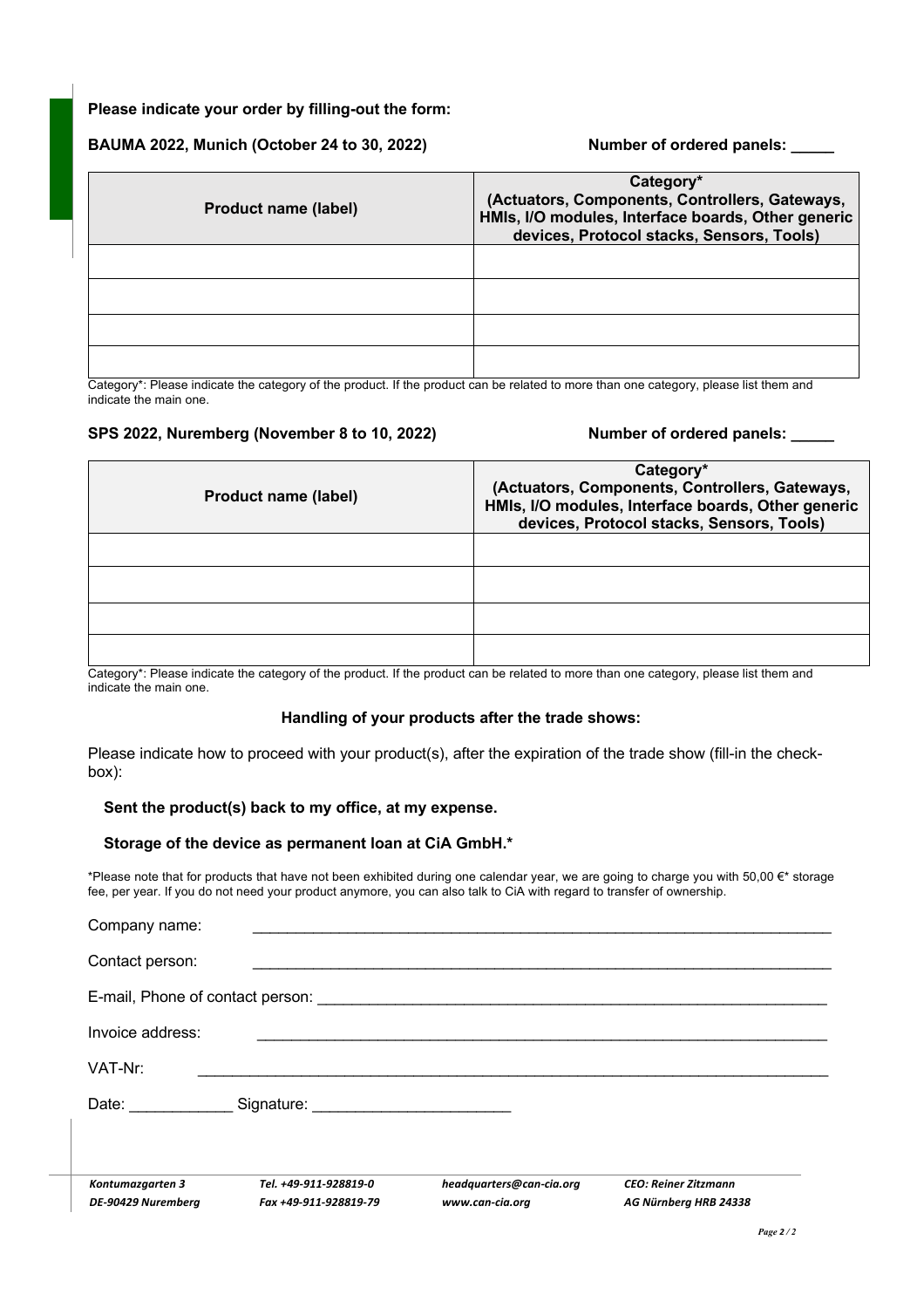

## **Guidelines for submission of CiA Product Guide entries**

## **1) Company logo:**

- $\geq$  Company logo in gif, ipg, or png. -format.
- $\triangleright$  Resolution of 72 dpi minimum.
- $\triangleright$  Minimum width: 160 pixels.

## **2) Company addresses:**

 $\geq$  .doc, .rtf, or .txt with your address and the addresses of up to nine of your daughter companies (ten addresses in maximum).

## **3) Product information:**

 $\triangleright$  Please use one data for every product. It will enable CiA to process the data more accurately and simplify the checkup of the entries.

### **Every information shall contain:**

- $\geq$  A product description in English as unformatted ASCII text, .rtf, or .doc
- $\triangleright$  The product description should be plain text. If you include tables, please provide them as picture in GIF format. All used symbols shall be htmlcompatible. Please do not use non-ASCII compatible characters.
- $\geq$  A product picture in color mode, with a 72-dpi resolution.
- ➣ Minimum width: 450 pixels.
- ➣ Minimum height: 450 pixels.
- $\triangleright$  Name the picture: companyname1.jpg (example: cia1.jpg).
- ➣ CANopen features.